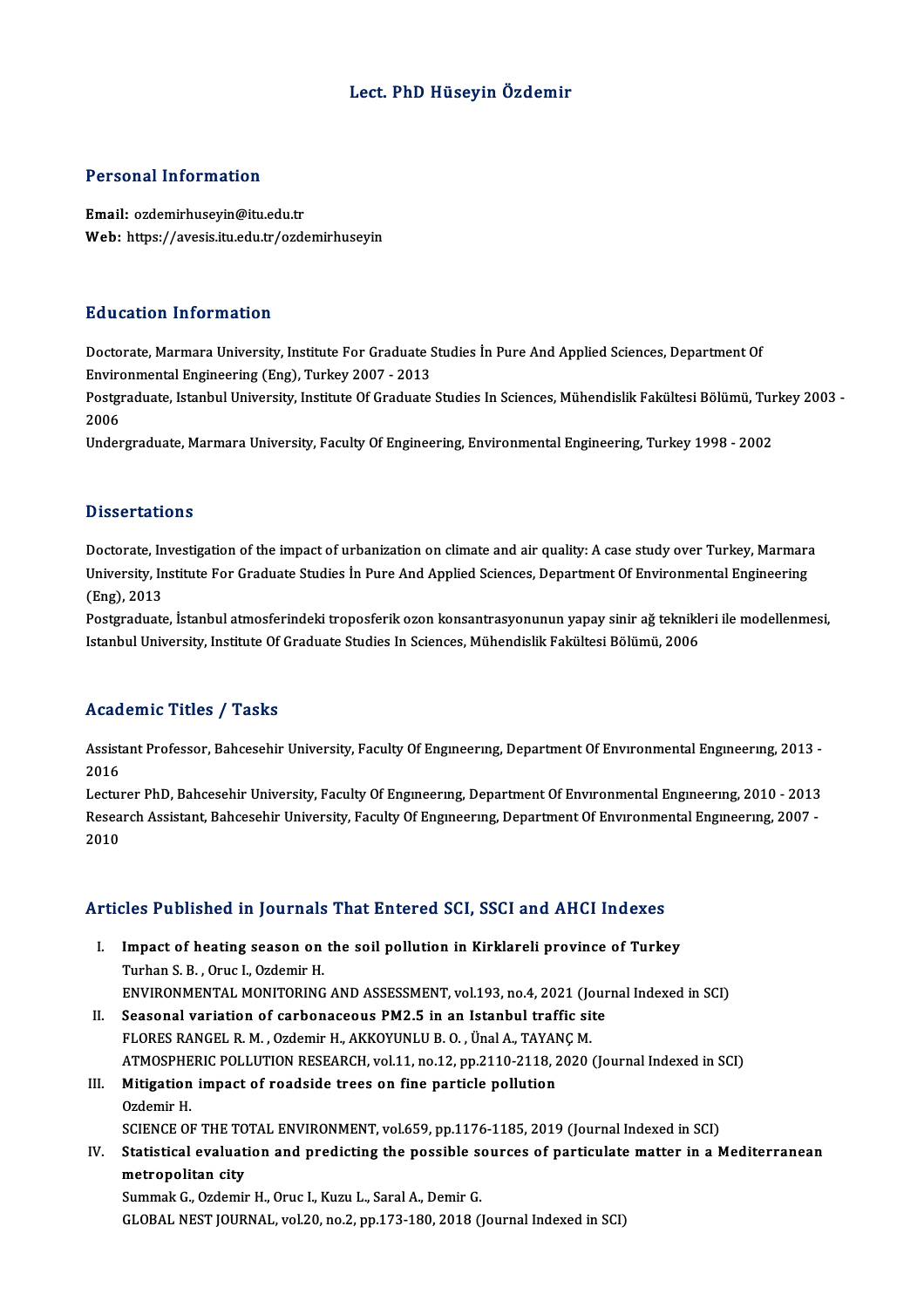- V. Spatial and temporal analysis of black carbon aerosols in Istanbulmegacity Spatial and temporal analysis of black carbon aerosols in Istanbul megacity<br>Ozdemir H., Pozzoli L., Kındap T., Demir G., Mertoglu B., Mihalopoulos N., Theodosi C., Kanakidou M., Im U., Ünal A.<br>SCIENCE OF THE TOTAL ENVIRONM Spatial and temporal analysis of black carbon aerosols in Istanbul megacity<br>Ozdemir H., Pozzoli L., Kındap T., Demir G., Mertoglu B., Mihalopoulos N., Theodosi C., Kanakid<br>SCIENCE OF THE TOTAL ENVIRONMENT, vol.473, pp.451-SCIENCE OF THE TOTAL ENVIRONMENT, vol.473, pp.451-458, 2014 (Journal Indexed in SCI)
- VI. Case study of PM pollution in playgrounds in Istanbul Ozdemir H., Mertoglu B., Demir G., DENIZ A., Toros H. Case study of PM pollution in playgrounds in Istanbul<br>Ozdemir H., Mertoglu B., Demir G., DENIZ A., Toros H.<br>THEORETICAL AND APPLIED CLIMATOLOGY, vol.108, no.3-4, pp.553-562, 2012 (Journal Indexed in SCI)<br>Quantification of Ozdemir H., Mertoglu B., Demir G., DENIZ A., Toros H.<br>THEORETICAL AND APPLIED CLIMATOLOGY, vol.108, no.3-4, pp.553-562, 2012 (Journal Indexed in SCI<br>VII. Quantification of the urban heat island under a changing climate ove
- THEORETICAL AND APPLIED CLIMATOLOGY, vol.108, no.3-4, pp.553-562, 2012 (Journal Indexed in SCI)<br>Quantification of the urban heat island under a changing climate over Anatolian Peninsula<br>Ozdemir H., UNAL A., Kındap T., TURU Quantification of the urban heat island under a changing climate over Anatolian Peninsula<br>Ozdemir H., UNAL A., Kındap T., TURUNCOGLU U. U. , DURMUSOGLU Z. O. , KHAN M., Tayanc M., KARAC.<br>THEORETICAL AND APPLIED CLIMATOLOGY THEORETICAL AND APPLIED CLIMATOLOGY, vol.108, no.1-2, pp.31-38, 2012 (Journal Indexed in SCI)
- Ozdemir H., UNAL A., Kındap T., TURUNCOGLU U. U. , DURMUSOGLU Z. O. , KHAN M., Tayanc M., KARACA M.<br>THEORETICAL AND APPLIED CLIMATOLOGY, vol.108, no.1-2, pp.31-38, 2012 (Journal Indexed in SCI)<br>VIII. FEATURE SELECTION FOR

Sakar C.O., Demir G., Kursun O., Ozdemir H., Altay G., Yalcin S.

INTELLIGENT AUTOMATION AND SOFT COMPUTING, vol.17, no.4, pp.403-413, 2011 (Journal Indexed in SCI)

Sakar C. O., Demir G., Kursun O., Ozdemir H., Altay G., Yalcin S.<br>INTELLIGENT AUTOMATION AND SOFT COMPUTING, vol.17, no.4, pp.403-413, 2011 (Journal Indexed :<br>IX. Prediction of Tropospheric Ozone Concentration by Employing INTELLIGENT AUTOMATION AND SOFT COMPUTIN<br>Prediction of Tropospheric Ozone Concentra<br>Ozdemir H., Demir G., Altay G., Albayrak S., Bayat C.<br>ENVIRONMENTAL ENCINEERING SCIENGE vol 25 Prediction of Tropospheric Ozone Concentration by Employing Artificial Neural Networks<br>Ozdemir H., Demir G., Altay G., Albayrak S., Bayat C.<br>ENVIRONMENTAL ENGINEERING SCIENCE, vol.25, no.9, pp.1249-1254, 2008 (Journal Inde

# ENVIRONMENTAL ENGINEERING SCIENCE, vol.25, no.9, pp.1249-1254, 2008 (Journal Indexed in SCI)<br>Articles Published in Other Journals

IT ER ENDISTANDAN ARTI SAHIRLIKLAR İÇIN ULUSAL HAVA KİRLİLİĞİ EMİSYON FAKTÖRLERİ VE ENVANTERININ<br>I. DELİBI ENMESİ, METAL SEKTÖRÜ İÇİN ÖRNEK BİR CALISMA SIST ABIBINDA IN OMER JOARIYAT<br>BELİRLENMESİ: METAL SEKTÖRÜ İÇİN ÖRNEK BİR ÇALIŞMA<br>ÖZDEMİR HAKTASMA YOKULE ALVÜZ ÖZDEMİR Ü ÖKTEN H NOKTASAL KAYNAKLAR İÇİN ULUSAL HAVA KİRLİLİĞİ EMİSYON FAKTÖRLERİ VE ENVANTERİNİN<br>BELİRLENMESİ: METAL SEKTÖRÜ İÇİN ÖRNEK BİR ÇALIŞMA<br>ÖZDEMİR H., AKTAŞ M. A. , Yalçın İ. E. , ALYÜZ ÖZDEMİR Ü., ÖKTEN H. E. , ÖZCAN H. K. , Kök BELİRLENMESİ: METAL SEKTÖRÜ İÇİN ÖRNEK BİR ÇALIŞMA<br>ÖZDEMİR H., AKTAŞ M. A. , Yalçın İ. E. , ALYÜZ ÖZDEMİR Ü., ÖKTEN H. E. , ÖZCAN H. K. , Köksal C. E. , ÇETİNT<br>GÜLTEPE İ., DEMİR G., ÜNAL A.<br>International Journal of Advance

ÖZDEMİR H., AKTAŞ M. A. , Yalçın İ. E. , ALYÜZ ÖZDEMİR Ü., ÖKTEN H. E. , ÖZCAN H. K. , Köksal C. E. , ÇETİNT<br>GÜLTEPE İ., DEMİR G., ÜNAL A.<br>International Journal of Advances in Engineering and Pure Sciences, vol.33, no.3, p GÜLTEPE İ., DEMİR G., ÜNAL A.<br>International Journal of Advanc<br>Refereed National Journals) International Journal of Advances in Engineering and Pure Sciences, vol.33, no.3, pp.337-346,<br>Refereed National Journals)<br>II. Yol Kenarlarındaki Ağaçların Trafik Kaynaklı Karbon Aerosolleri Üzerindeki Etkisi<br>AKTASM A. ÖZDE

- Refereed National Journals)<br>Yol Kenarlarındaki Ağaçların Trafik Kaynaklı Karbon Aeı<br>AKTAŞ M. A. , ÖZDEMİR H., ÇEKER A. O. , ÖZCAN H. K. , DEMİR G.<br>Euronean Journal of Science and Technology, no 27, np 479,499 AKTAŞ M. A. , ÖZDEMİR H., ÇEKER A. O. , ÖZCAN H. K. , DEMİR G.<br>European Journal of Science and Technology, no.27, pp.479-488, 2021 (Other Refereed National Journals) AKTAŞ M. A., ÖZDEMİR H., ÇEKER A. O., ÖZCAN H. K., DEMİR G.<br>European Journal of Science and Technology, no.27, pp.479-488, 2021 (Other Refereed National Journa<br>III. Seçilmiş Bir Termik Santralde ESF Uygulamaları ve Verim A
- European Journal of Science an<br>Seçilmiş Bir Termik Santral<br>Kurt B., ÖZDEMİR H., DEMİR G.<br>International Iournal of Advan Seçilmiş Bir Termik Santralde ESF Uygulamaları ve Verim Artırıcı Yöntemlerin İncelenmesi<br>Kurt B., ÖZDEMİR H., DEMİR G.<br>International Journal of Advances in Engineering and Pure Sciences, vol.33, no.3, pp.398-405, 2021 (Oth Kurt B., ÖZDEMİR H., DEMİR G.<br>International Journal of Advances in Engineering and Pure Sciences, vol.33, no.3, pp.398-405, 2021 (Other<br>Refereed National Journals)

International Journal of Advances in Engineering and Pure Sciences, vol.33, no.3, pp.398-405, 2021 (<br>Refereed National Journals)<br>IV. Deposition of heavy metals on coniferous tree leaves and soils near heavy urban traffic<br>T

Refereed National Journals)<br>Deposition of heavy metals or<br>TURAN Ö., ÖZDEMİR H., DEMİR G.<br>Frontions in Life Sciences and Pok Deposition of heavy metals on coniferous tree leaves and soils near heavy urban traffic<br>TURAN Ö., ÖZDEMİR H., DEMİR G.<br>Frontiers in Life Sciences and Related Technologies, vol.1, no.1, pp.35-41, 2020 (Refereed Journals of

TURAN Ö., ÖZ<br>Frontiers in l<br>Institutions)

# Institutions)<br>Refereed Congress / Symposium Publications in Proceedings

efereed Congress / Symposium Publications in Proceedings<br>I. Black Carbon Evaluation in an Urban Siide of Istanbul Atmosphere During Spring and Summer<br>Seasons Peed de<br>Black Ca<br>Seasons<br>VIIZU S-L Black Carbon Evaluation in an Urban Siide of Istanbul Atmosphere<br>Seasons<br>KUZU S. L. , YAVUZ E., AKYÜZ E., SARAL A., AKKOYUNLU B. O. , ÖZDEMİR H.<br>19th Werld Clean Air Cangress 2019, İstanbul Turkey, 22, 27 September i

Seasons<br>18th World Clean Air Congress 2019, İstanbul, Turkey, 23 - 27 September 2019, pp.483-490<br>18th World Clean Air Congress 2019, İstanbul, Turkey, 23 - 27 September 2019, pp.483-490 KUZU S. L. , YAVUZ E., AKYÜZ E., SARAL A., AKKOYUNLU B. O. , ÖZDEMİR H.<br>18th World Clean Air Congress 2019, İstanbul, Turkey, 23 - 27 September 2019, pp.483-490<br>II. PM2.5 Analysis and the Determination of PAH Constituents

- 18th World Clean Air Congress 2019, İstanbul, Turkey, 23 27 September 2019, pp.483-<br>PM2.5 Analysis and the Determination of PAH Constituents at a Densely Popu<br>FLORES RANGEL R. M. , ÖZDEMİR H., AKKOYUNLU B. O. , DEMİR G., PM2.5 Analysis and the Determination of PAH Constituents at a Den<br>FLORES RANGEL R. M., ÖZDEMİR H., AKKOYUNLU B. O., DEMİR G., ÜNAL A.,<br>10th Better Air Quality Conference 2018, Malaysia, 14 - 16 November 2018<br>Chanasterirati FLORES RANGEL R. M., ÖZDEMIR H., AKKOYUNLU B. O., DEMIR G., ÜNAL A., TAYANÇ M.<br>10th Better Air Quality Conference 2018, Malaysia, 14 - 16 November 2018<br>III. Characterization of Semi-Volatile Organic Compounds in Fine Atmos
- 10th Better Air Quality Conference 2018, Malaysia, 14 16 November 2018<br>Characterization of Semi-Volatile Organic Compounds in Fine Atmospheric Particles<br>MERTOĞLU KAMALI E., FLORES RANGEL R. M. , Pursa A., ÖZDEMİR H., AKK Character<br>MERTOĞLU<br>TAYANÇ M.